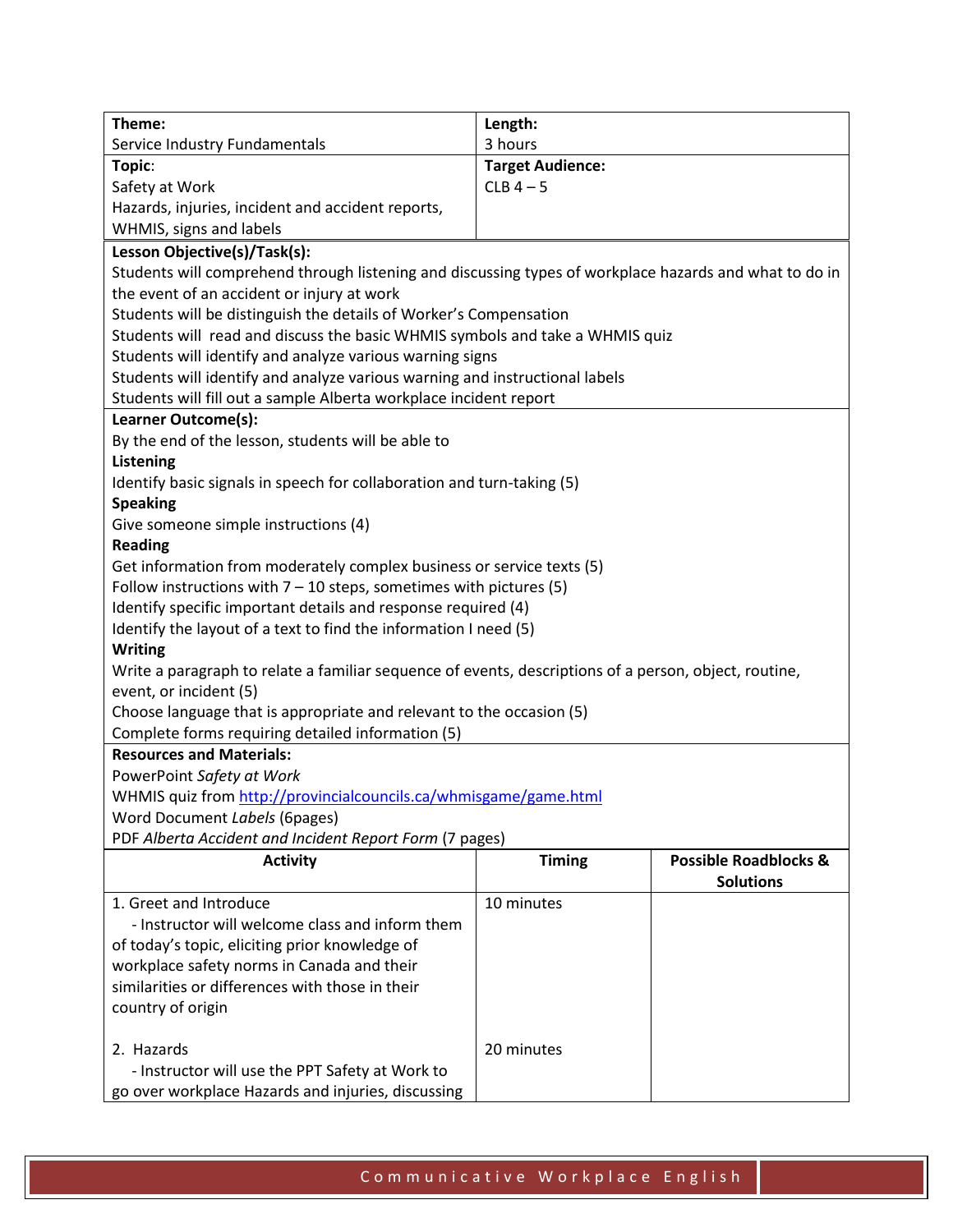| new words and cultural workplace differences with<br>class                                                                                                                                                                                                                                                                                                                                                                                                                                                                                                                              |                               |                                                                                                                                                                                                                                                           |
|-----------------------------------------------------------------------------------------------------------------------------------------------------------------------------------------------------------------------------------------------------------------------------------------------------------------------------------------------------------------------------------------------------------------------------------------------------------------------------------------------------------------------------------------------------------------------------------------|-------------------------------|-----------------------------------------------------------------------------------------------------------------------------------------------------------------------------------------------------------------------------------------------------------|
| 3. Injury prevention: WHMIS<br>- Instructor will continue with PPT and go over<br>the eight basic WHMIS symbols, explaining that<br>many jobs in the food service industry require<br>employees to pass the WHMIS test or go through<br>WHMIS training. After reading and discussing the<br>symbols, the class will work together to complete<br>the online WHMIS quiz                                                                                                                                                                                                                  | 45 minutes<br>15 minute break |                                                                                                                                                                                                                                                           |
| 4. Signs<br>- Instructor will continue with PPT to show<br>students possible signs and other warning symbols<br>that may be posted in and around their place of<br>employment. Students will work in pairs to guess<br>the meaning of the signs and instructor will<br>facilitate a take up                                                                                                                                                                                                                                                                                             | 15 minutes                    |                                                                                                                                                                                                                                                           |
| 5. Symbols<br>- Instructor will repeat activity for the labels<br>portion of the PPT, arranging the class in new<br>pairs. Each pair will be given a handout containing<br>10 safety and warning labels that they could<br>encounter in the workplace in the service industry.<br>They will read each label and identify three<br>elements: what sort of product, machine, or tool<br>the label may be attached to, what the specific<br>warning is and, if given, what to do in the event of<br>unsafe use or exposure to the hazard. Take up and<br>discussion will follow pair work. | 30 minutes                    | Some students may get<br>overwhelmed by the<br>volume of new<br>vocabulary on the labels.<br>Instructor should help<br>them focus on scanning<br>for the three details they<br>need to identify and<br>ignoring non-essential<br>vocabulary at this time. |
| 6. Incident Report<br>- Instructor will distribute a copy of Alberta's<br>workplace incident investigation report to each<br>student. Students will assemble in new pairs and<br>come up with a potential workplace incident they<br>witnessed or experienced. They will work together<br>to fill out their incident reports. A take up will<br>follow.                                                                                                                                                                                                                                 | 40 minutes                    |                                                                                                                                                                                                                                                           |
| 7. Homework<br>- Instructor goes over homework                                                                                                                                                                                                                                                                                                                                                                                                                                                                                                                                          | 5 minutes                     |                                                                                                                                                                                                                                                           |